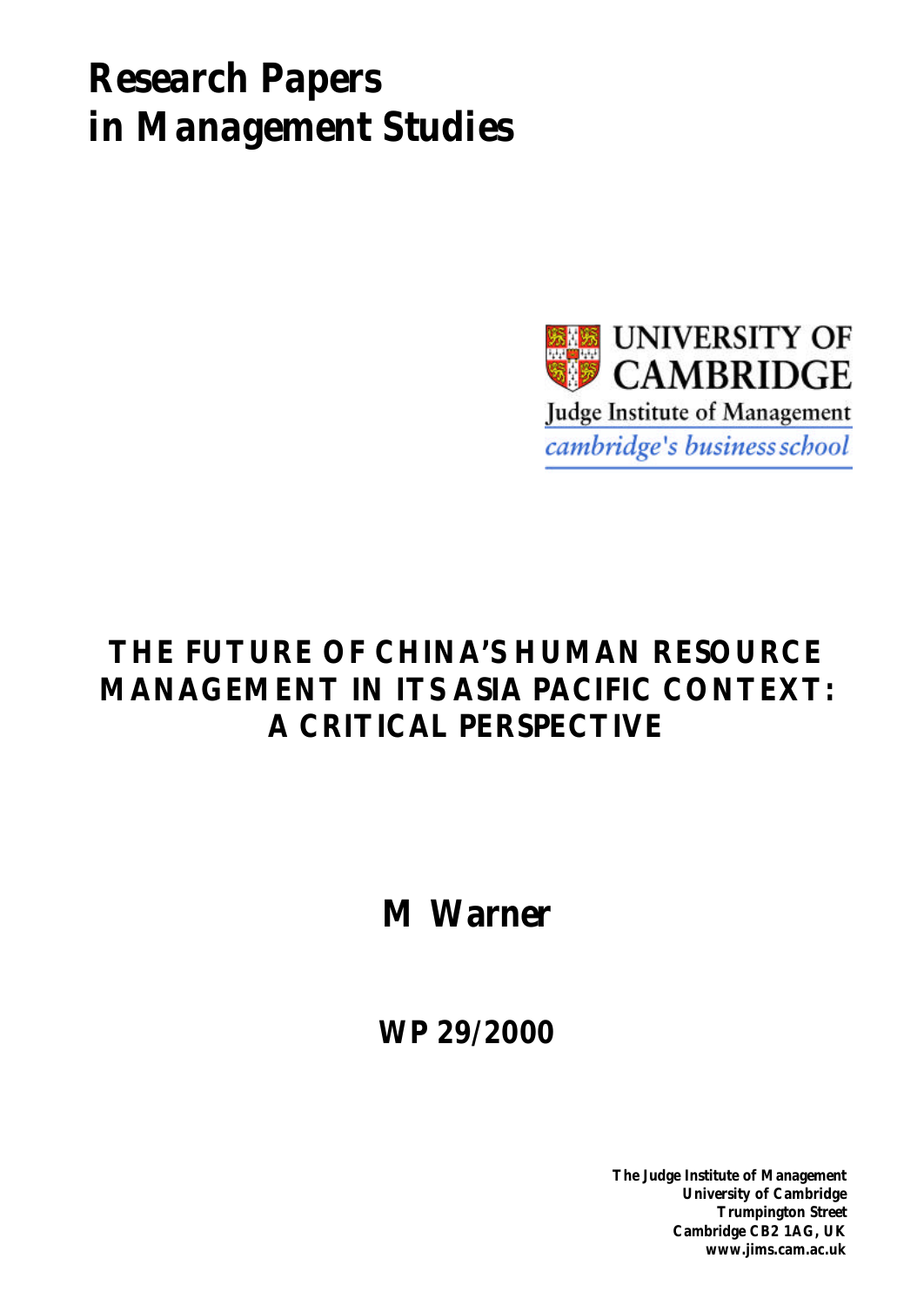These papers are produced by the Judge Institute of Management, University of Cambridge.

The papers are circulated for discussion purposes only. Their contents should be considered preliminary and are not to be quoted without the authors' permission.

### **THE FUTURE OF CHINA'S HUMAN RESOURCE MANAGEMENT IN ITS ASIA PACIFIC CONTEXT: A CRITICAL PERSPECTIVE**

### **M Warner**

### **WP 29/2000**

Dr Malcolm Warner Judge Institute of Management University of Cambridge Tel: +44 (0) 1223 339700 Fax: +44 (0) 1223 339701 Email: m.warner@jims.cam.ac.uk

Please address enquiries about the series to:

Research Support Manager Judge Institute of Management Trumpington Street Cambridge CB2 1AG, UK Tel: 01223 339700 Fax: 01223 339701 E-mail: research-support@jims.cam.ac.uk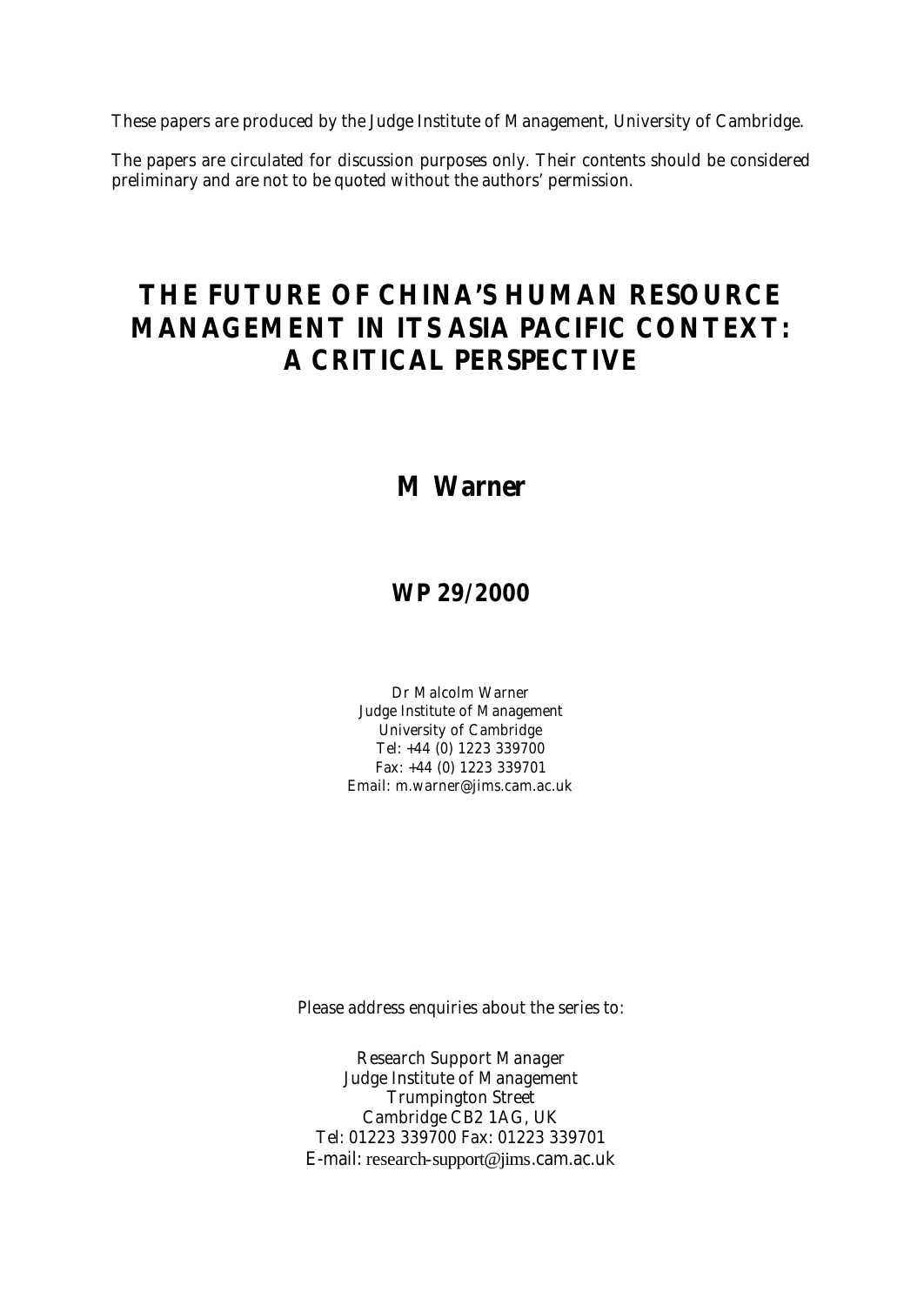### **THE FUTURE OF CHINA'S HUMAN RESOURCE MANAGEMENT IN ITS ASIA PACIFIC CONTEXT: A CRITICAL PERSPECTIVE**

#### **Malcolm WARNER**

Judge Institute of Management Studies University of Cambridge United Kingdom

September 2000

### **ABSTRACT**

This paper looks critically at how China's human resources (HR) may in future be managed, taking its wider Asia Pacific regional dimension. It argues that whilst the IR / HRM systems of the countries in the region are hardly homogeneous, there may be both commonality and diversity. In order to unravel the features of each of these, it posits the four logical cases of 'hard convergence', 'soft convergence', 'soft divergence' and 'hard divergence'. These possible outcomes are explored in further detail. It argues that the most probable outcomes for the Chinese HR system are likely to be the middle options. 'Soft convergence' may occur as a result of broader factors such as responses to broad economic trends such as globalisation; however, 'soft divergence' may still be a constraining factor, in effect creating a form of HR 'with Chinese characteristics', given that the devil is always 'in the details'.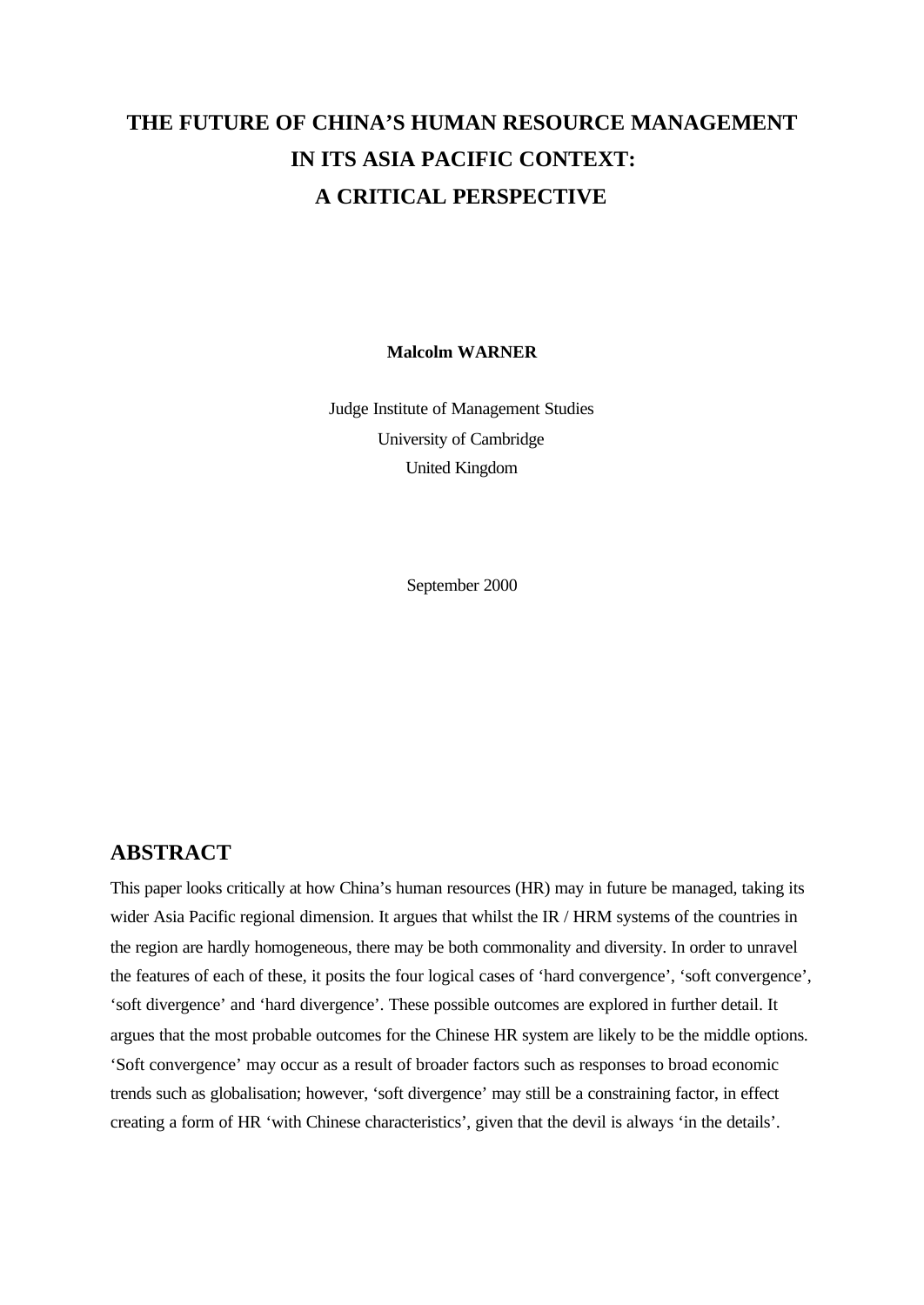### **INTRODUCTION**

Discussing the future of Chinese HR in its Asia Pacific regional dimension is a challenging task. To start with, we look at the broader Chinese IR/HRM system in its pre-reform and post-reform stages. We next attempt to place it in its regional context. We then attempt to see if it is likely to 'converge' or diverge' from HR patterns both internationally and within the region. This is a challenging task, but one that will reveal possibly important insights into its present and potential strengths and weaknesses.

After the 'Liberation' in 1949 when the Chinese Communist Party took power, state-owned enterprises (SOEs) dominated Chinese industrial production and its HR (Warner 1995) over a period ranging from the early 'fifties to the late 'eighties. Such work-units (*danwei*), as they were called, embodied the so-called 'iron rice bowl' (*tie fan wan*) which ensured 'jobs for life' and 'cradle to grave' welfare for many urban industrial SOE workers. Walder (1986) has described this relationship as 'institutional dependency', to which we will return later. In the last two decades, a wider range of ownership has been introduced, such as wholly Foreign-Funded Enterprises (FFEs) and, most notably, Joint-Venture firms (JVs) whereby state enterprises have linked up with foreign business partners. A vast new non-state sector of both quasi-private Town and Village Enterprises (TVEs) has sprung up, as well as fully privately-owned firms. Once SOEs dominated employment in industry in the PRC; now they do not. The Chinese economic horizon has widened considerably and the structure of its industry has diversified immeasurably since the early days of the Open Door reforms in the late 1970s. As we move into the twenty-first century, China has emerged from not only the final stages of a 'command economy' but also the early phases of a 'transitional' one. We may call it a 'mature transitional economy'.

An important feature of the change process in the Chinese economy leading to the latest phases of transition has been the enterprise and labour reforms that have largely occurred in the 1980s and 1990s, aimed at phasing out the 'iron rice bowl'; the latter was generally believed by economists to be associated with poor people management and to bolster factor immobility and inefficiency (Warner 1995). Managers were thus to be allowed more autonomy, particularly to hire and fire; decisionmaking was to become more decentralised in not only personnel but also marketing and purchasing domains. Already, many JVs quickly incorporated such practices in their own management systems. Most foreign-funded, as well as Town and Village and privately owned enterprises had much more autonomy in their people management compared with their state owned equivalents. Today, even SOEs are evolving in this direction, but it will take some time, given their institutional and organisational inertia, before they are as 'flexible' as the others mentioned above. The future decades are likely to see an acceleration of this trend.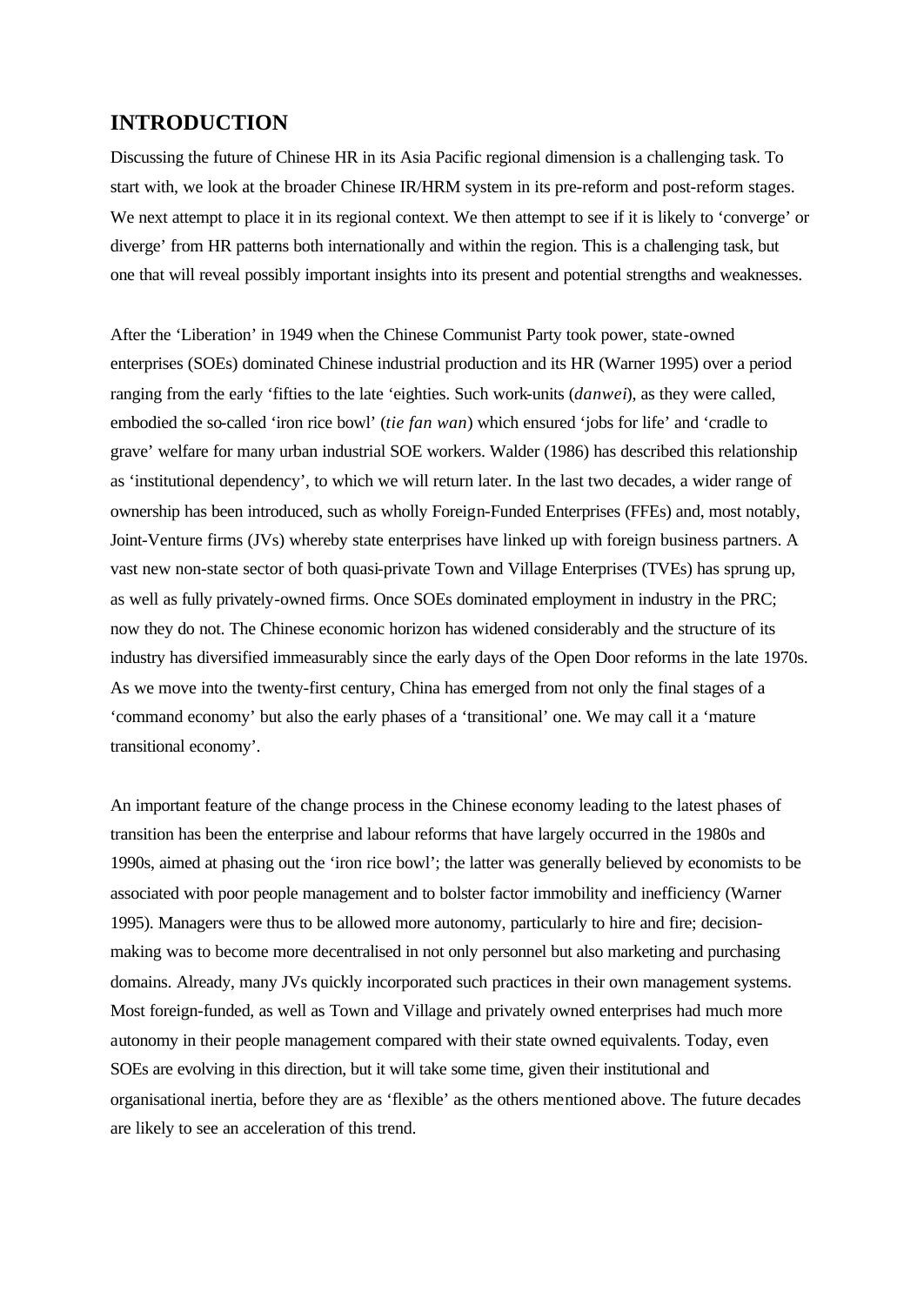Many personnel reforms involving the introduction of labour contracts, performance-related rewards systems and contributory social insurance were introduced (see Ng and Warner 1998). Separate specific governmental regulations governing the JVs and FFEs were initially set up but later wider reforms have been implemented that have been applicable to both state and non-state enterprises. The new 1994 labour legislation, amongst other reforms, for example, was intended to cover Chinese firms across the board. A new labour-management relations system has been put in place. The new labour legislation placed fixed-term labour contracts, collective contracts and agreements, redundancies, dispute arbitration, amongst other issues, on a formal codified legal basis. There may now be over 300,000 such collective contracts signed, according to ACFTU sources. Some scholars have even speculated whether China is now evolving a system of 'collective bargaining', based on collective contracts (see Warner and Ng 1999). In so far as China has an HR system in a sense comparable with Western or other Asian ones, it was now embedded in a more market-driven framework. This may also have lead to an evolution of people-management in the PRC from personnel administration (*renshi guanli*) as typical of most SOEs, to human resource management (*renshi ziyuan guanli*) as seen in the leading edge JVs (see Warner 1995; Ng and Warner 1998). But one must be cautious here in seeing this form of HRM as typical of Chinese practice. Many academic papers written on this subject tend towards wishful thinking and exaggerate the degree to which HRM is implanted, often using it as a synonym for PA, or IR more broadly.

The contrast between the pre-reform and reformed systems of people management, whether IR or HRM, is set out in Figure I. We can see the transition from the 'iron rice bowl' and associated characteristics to the new market-based one.

| <b>PRE-REFORM MODEL</b>       | <b>POST-REFORM MODEL</b>       |
|-------------------------------|--------------------------------|
| State ownership               | Diffused ownership             |
| Resource-constrained          | Market-driven                  |
| Technical criteria            | Allocative efficiency          |
| Economic cadres               | Professional managers          |
| Iron rice bowl                | Labour market                  |
| Jobs for life                 | <b>Employment contracts</b>    |
| Work assignment               | Job choice                     |
| Personnel administration      | Human resource management      |
| Egalitarian pay and perks     | Performance-related awards     |
| Enterprise-based training     | Outside courses                |
| Company flats                 | Rented housing market          |
| In-house social services      | External social provision      |
| Free medical care             | Contributory medical insurance |
| Central trade union role      | Weaker union influence         |
| Top-down union structure      | Firm-based union structure     |
| High institutional dependency | Low institutional dependency   |

#### **Figure I: The Evolution of the Chinese IR/HRM Systems**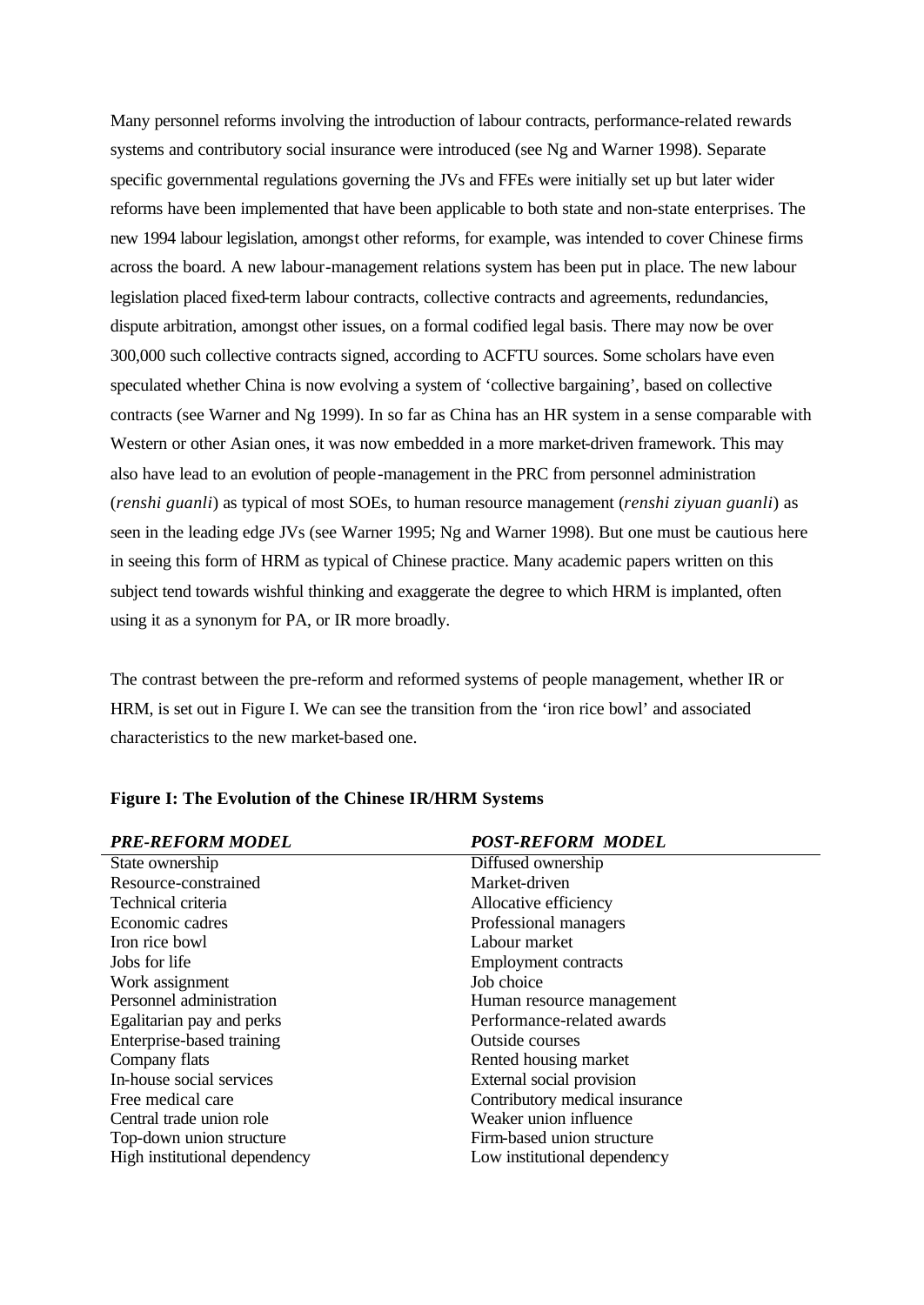### **COMPARING THE CHINESE HR SYSTEM WITH ITS ASIAN COUNTERPARTS**

We next attempt to place the description of the Chinese system outlined above in its Asia Pacific dimension. Some writers indeed refer to the 'Asian model' in the HR field (see Ng and Warner 1998); it is seen as basically 'non-adversarial' in nature (although South Korea may be an exception). The Asia Pacific countries are generally seen as low in their unionisation (although this level varies) or that their unions are government-sponsored and often rather 'tame'. Strikes are perceived to be less common than in the West or constrained by either by culture, ideology or law. According to scholars such as Dore (1973) and Thurley (1988), the Asian model is said to reduce the 'we-they' relationship and may help negate conflicts between capital and labour. Other writers (Deery and Mitchell 1993: 16) are uncertain and argue that some cultural influences may be present in one sector but not in others in the same country. Although Chinese HR may be said to have once been 'exceptional', it is also less so in that it is broadly 'Asian' in the sense of being 'non-adversarial' (see Ng and Warner 1998). Not all Asian HR systems are neatly harmonious and conflict-management is handled in a variety of ways in the respective national contexts, however (see Leung and Tjosvold, 1998).

As Rowley (1997:1) puts it, 'Asia provides a paragon of practices around which companies searching for "success" and the "one best way" can converge'. The Asian way was identifiable and transplantable. There are common features in many Asia Pacific Rim economies in these respects and in others, although the specific institutional forms may have varied from one country to another (see Hamilton 1995). But the Asian model 'was stretched thin' (Godement 1999:15). It was probably naïve, in retrospect, to have imagined a homogenous bloc of countries, institutions and practices. The Asia-Pacific people-management or HRM model has, further, been put forward as an 'alternative' to the Western standard industrial relations and HRM templates which have emerged in the post-war years, although we would not argue here that across Asia or even in the West, these systems and subsystems have much more than a family resemblance. Yet the Chinese HR system has relatively more of the Asian model than its Western counterparts.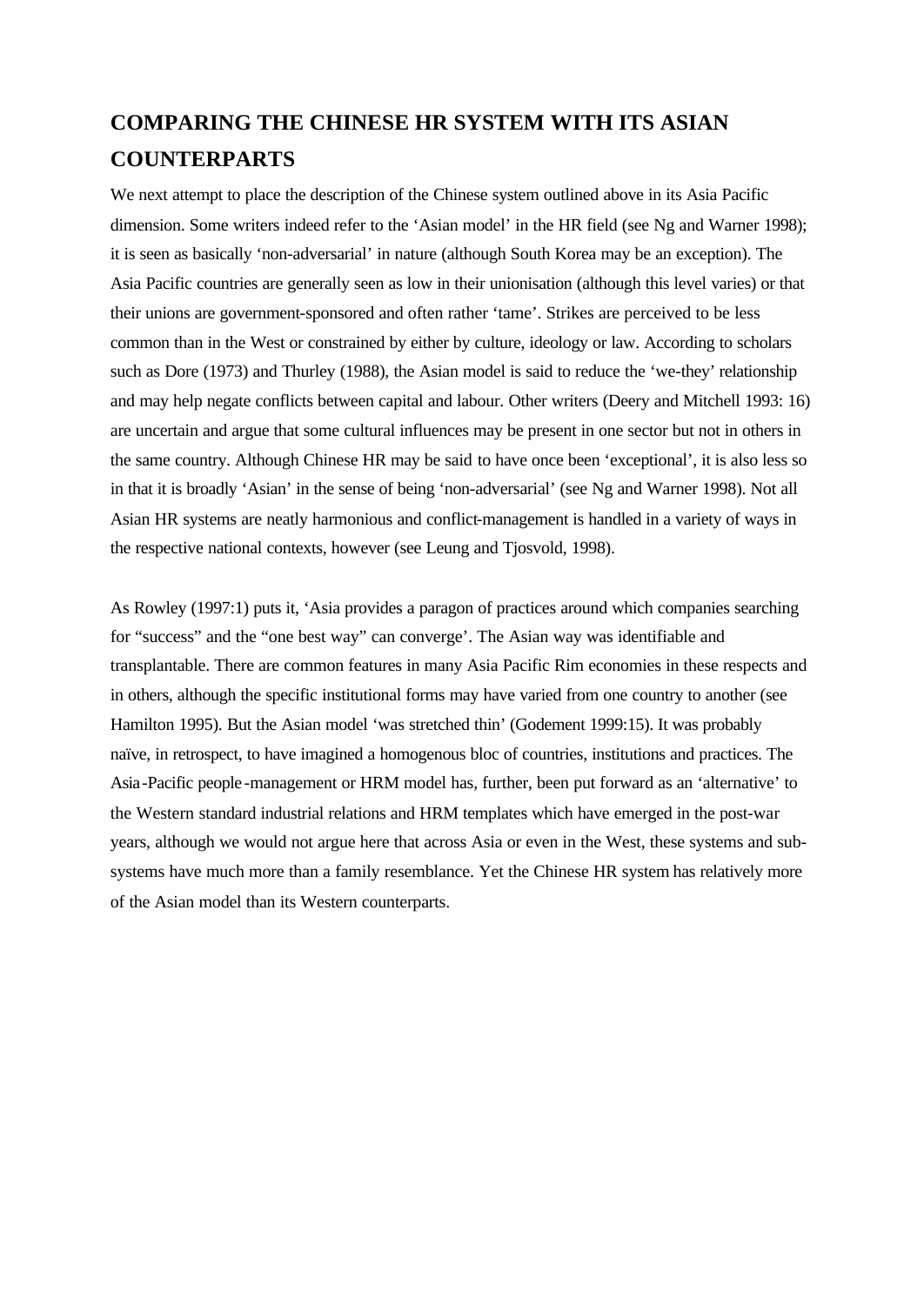### **PROBLEMS**

An attempt to evaluate where Asia Pacific HR systems, including that of the PRC, are going has been made by the present writer and a colleague (see Ng and Warner 1999, in press) based on 'the latedevelopment effect'. It breaks down the whole into two sectors, namely the advanced economies and sectors on the one hand and the less developed countries on the other. Yet there remain problems with compressing so much into a basic dichotomy. The region is so widely defined and so varied. Geographical factors feature so strongly, with the PRC pre-eminent so clearly in terms of landmass and population. The economies of the region have on the other hand been economically and industrially dominated by another nation, namely Japan. The 'little Dragon' economies in turn also stand apart from many others in terms of the level of economic development they have achieved. Whether the Asian so-called 'miracle' will be able to be sustained into the twenty-first century is of course moot. Even if Asian economies grow at respectable rates of growth, they may not pick up the pace of the 1990s. China has had a floundering growth rate for the last ten years and it was down to only just over 7 percent per annum for 1990, if official statistics are to be believed. But even this level was well above the average for, say, EU economies.

Additionally, many cultural traditions criss-cross the Asia -Pacific Rim. Confucianism has been one that has been much discussed in recent years (see Redding 1990) as associated with economic dynamism (although in the past, the opposite had been argued by other scholars particularly in the immediate post-war period). Certainly, there are common values in Asian societies, regardless of their political complexion. The importance of respect for seniority, the search for harmony, the role of relationship and connections (*guanxi*) are no doubt important in the Chinese context. Whether, on the other hand, the Chinese HR system is critically determined by this cultural legacy is moot.

Political factors also form patterns. There were, for instance, the British, Dutch and Japanese colonial legacies. More recently, Marxist-Leninism, in both Soviet and modified versions, was a formative force in many parts of Asia, most notably in the PRC (as well as in North Korea and North Vietnam). Since the onset of the economic reforms in China, this is less the case, as the market-driven reform policies of Deng Xiaoping took root. The future of Chinese HR may be less 'politicised' in future for this reason, although the Chinese trade unions, the All China Federation of Trade Unions (ACFTU) will still remain tied to the Party. It role may have of necessity to be less centralized in a market-driven economy with a burgeoning non-state sector, as we shall see in more detail later in this paper.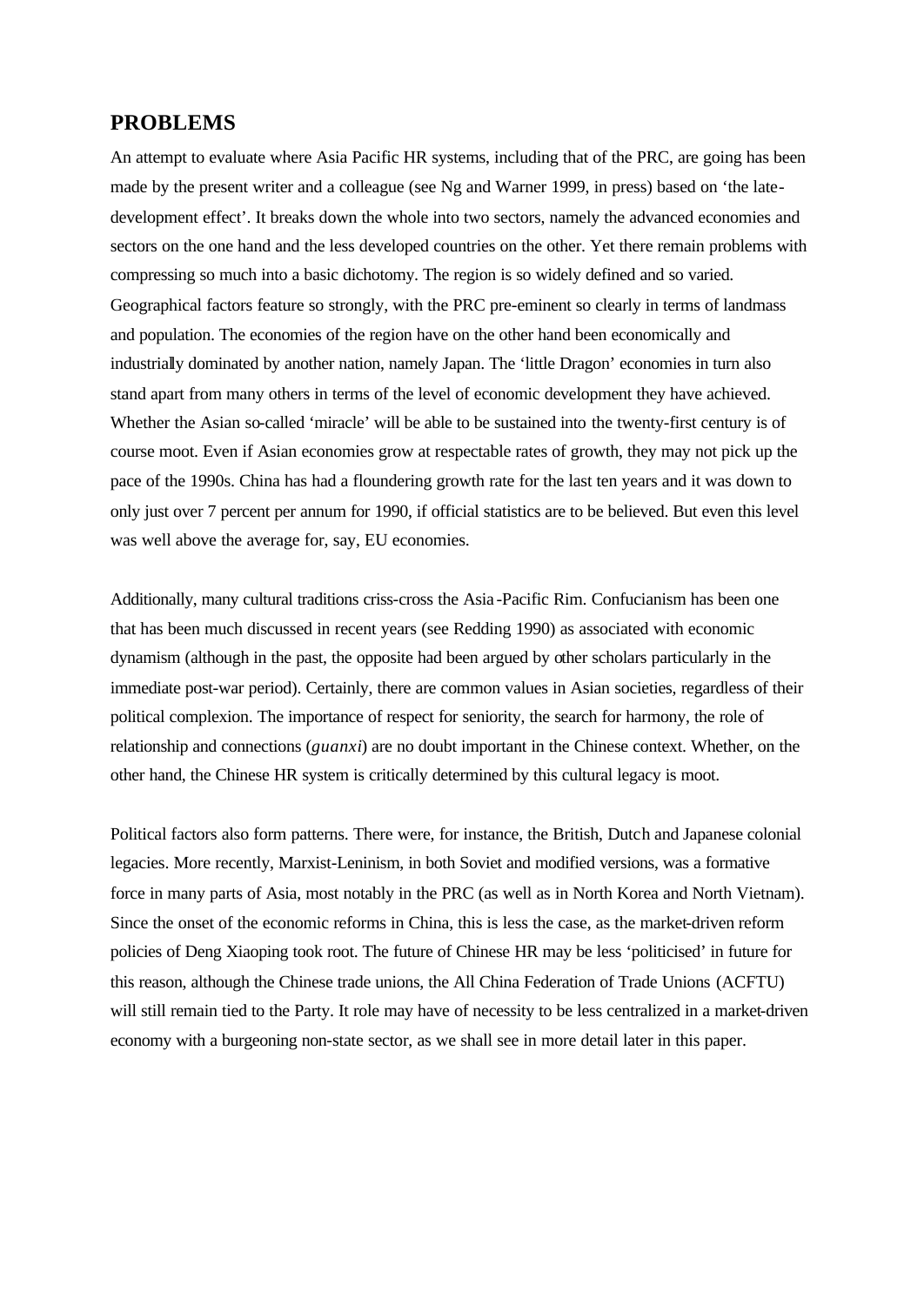### **AN ANALYTICAL FRAMEWORK**

We now attempt to devise an analytical framework to see how far Asian people -management systems may be becoming more or less like each other. One possible way of analysing this problem of convergence/divergence in general terms is to construct a four-fold analytical framework of logical possibilities (adapted and developed from an earlier version, see Warner 2000). The four categories below sum up what is possible as outcomes (see Figure II). We will apply this framework both broadly and to the PRC specifically.

#### **The possibilities**

- 1. 'Hard convergence'
- 2. 'Soft convergence'
- 3. 'Soft divergence'
- 4. 'Hard divergence'

#### **Figure II: Four-Fold Analytical Framework**

| <b>CONVERGENCE</b> | <b>DIVERGENCE</b> |
|--------------------|-------------------|
|                    |                   |

| <b>HARD</b> | $1*$  | $4***$ |
|-------------|-------|--------|
| <i>SOFT</i> | $2**$ | $3***$ |

*Key :*\* Relatively most improbable \*\* Most probable \*\*\* Equally probable \*\*\*\* Absolutely most improbable

[see below]

### **The probabilities**

[1] Taking what we imagine to be the most relatively improbable scenario first, 'hard convergence' seems an unlikely prospect for the Asia Pacific HR systems and the Chinese one in particular, unless one fully accepts the classic 'convergence' argument as articulated by Kerr et al (1962) and successors. If spreading industrialisation and technological change make for comparable superstructures, it would follow that we would see common IR/HRM systems all over. Globalisation, in the latest modified version of the convergence hypothesis, may be seen to lead to international economic competition presenting common problems and comparable organisational solutions for enterprises wherever they were located. Deregulation and privatisation would also follow it their train. To argue, however, that all Asian IR/HRM systems, including the Chinese one, have or are likely to converge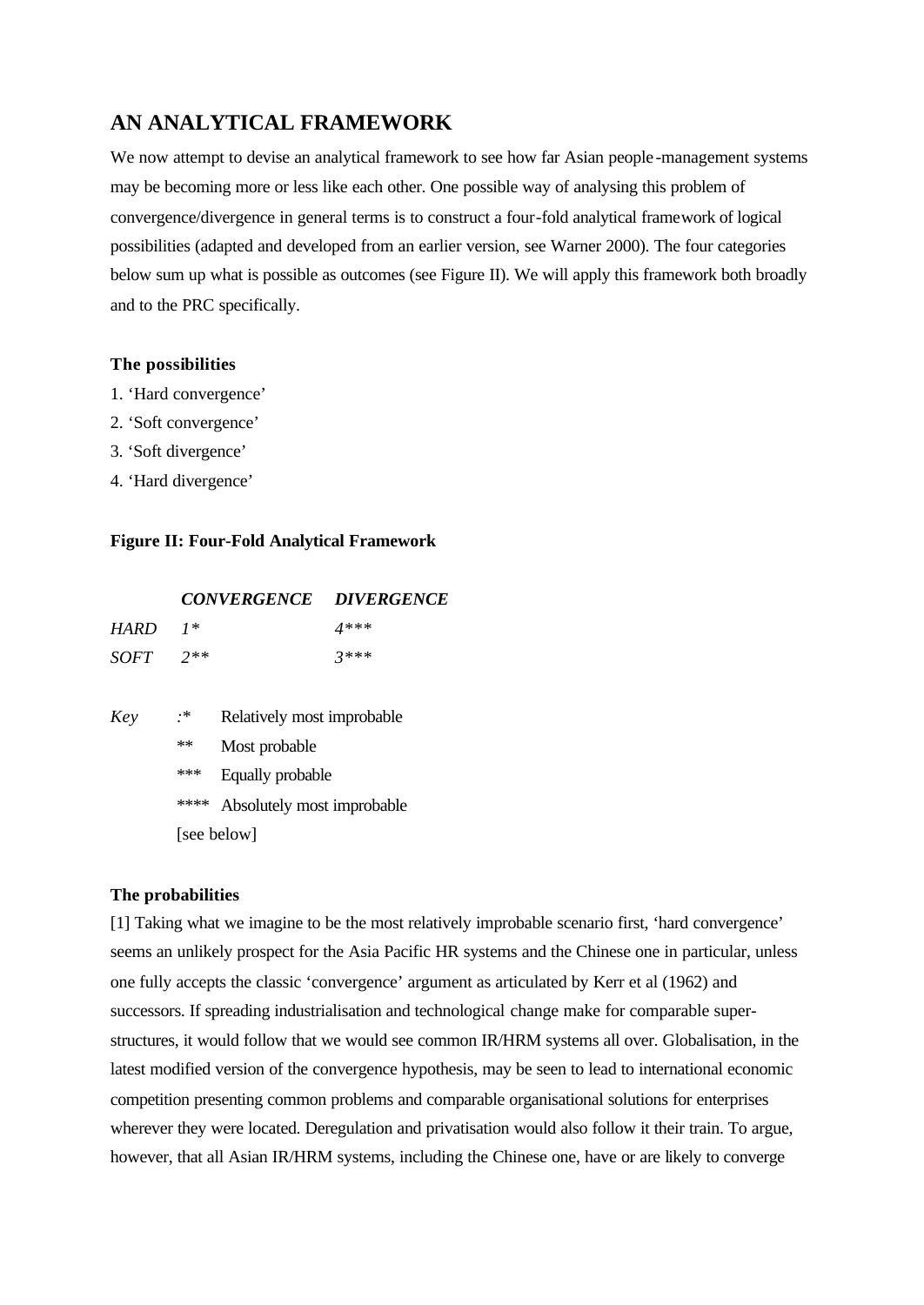seems to be too bold an assertion to justify, given the empirical evidence available. On the surface, there may have been apparently common economic, social and political problems across the region as devaluations led to bankruptcies and downsizing, but the specifics have varied greatly from economy to economy (see Godement 1999). In this context, we must assert once again that the 'devil', as always, is in the details. It is therefore unlikely that the Chinese case, in the context discussed here, will be a case of 'hard convergence'.

[2] On the other hand, we may be able to more convincingly argue that 'soft convergence' may be somewhat more plausible and more likely outcome both for the region as a whole and for China in particular. Here, we would only need to posit some 'family resemblance' (see Warner and Ng 1999 for a discussion on the prospects of collective agreements in the PRC, for example). It may of course be possible to see common features in, say, the sectors dominated by the MNCs or where there are joint ventures in the PRC or indeed elsewhere. It could be argued that soft (alternatively, one may call it relative) convergence might be achieved by the implementation of International Labour Organization (ILO) standards, for instance. By this, the local practices may converge with the external templates. Some kind of 'soft convergence' might occur where a regulatory framework of labour markets was laid down by law. Even if the State was 'in retreat', at least in terms of ownership, stronger labour legislation, in principle, might be enforced. Another way may be where the local 'deviant' form may relatively converge with the local form that is more aligned with the external one that conforms more with international, mainly Western-style HR practice, say where Chinese SOEs begin to copy joint ventures or foreign wholly-owned firms. This prospect seems more likely for the Chinese HR system but with important caveats, as we shall now see below.

[3] 'Soft divergence' may be equally persuasive as an option, with diversity more or less weighing in the balance, for the following reason. The Chinese system, and indeed many other Asian systems, always saw itself as distinct, the former probably more than the others. The phrase 'with Chinese characteristics' is often used. We would here posit that national/local differences remain relatively more or less stable (see Hofstede 1980), but not indefinitely so. We would posit here that differences would remain relatively strong due to strong institutional and organisational inertia. Common international benchmarks in terms of labour protection, for instance, might be implemented in the broad but with differences of detailed implementation. Here, the 'deviant', relatively divergent forms may prevail in one form or another. The local firms may adapt to some degree but still retain their 'core'. It is clear from existing evidence that the Chinese IR system remains one with 'Chinese characteristics'.

[4] Looking now at the other extreme case, 'hard divergence' may also be the least plausible outcome and the absolutely most improbable scenario, as it would be hard to argue that countries are tending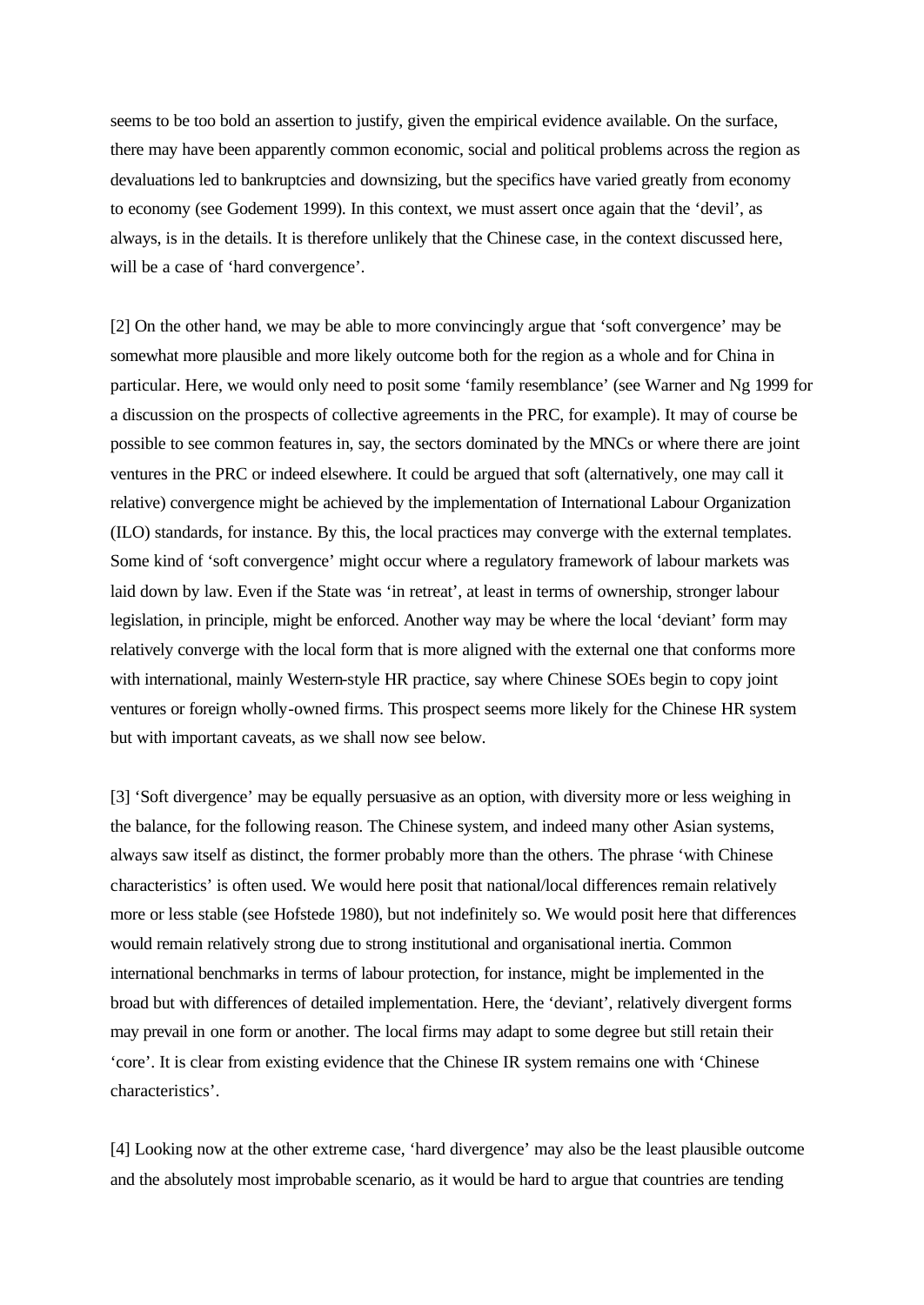towards becoming more and more different, even taking into account the so-called Chinese (or indeed Japanese) 'exceptionalism'. Few observers would argue that 'exceptionalism' is on the increase in Asia or elsewhere. Structural reform may be advocated by international agencies and banks across the board. Some, however, may be moving in one direction, whereas others may be gravitating in another. Some countries may become more or less responsive to International Monetary Fund or World Bank programmes, for instance. Others may try to go their own ways. But there are common paths with are suggested by those pushing for 'globalisation'. While there are still distinctive policies, there is very little data to suggest that the PRC is becoming absolutely 'divergent' in its economic characteristics and in particular its people-management systems. In no convincing way is China becoming increasingly and absolutely dissimilar from its Asian counterparts in its economic and peoplemanagement characteristics.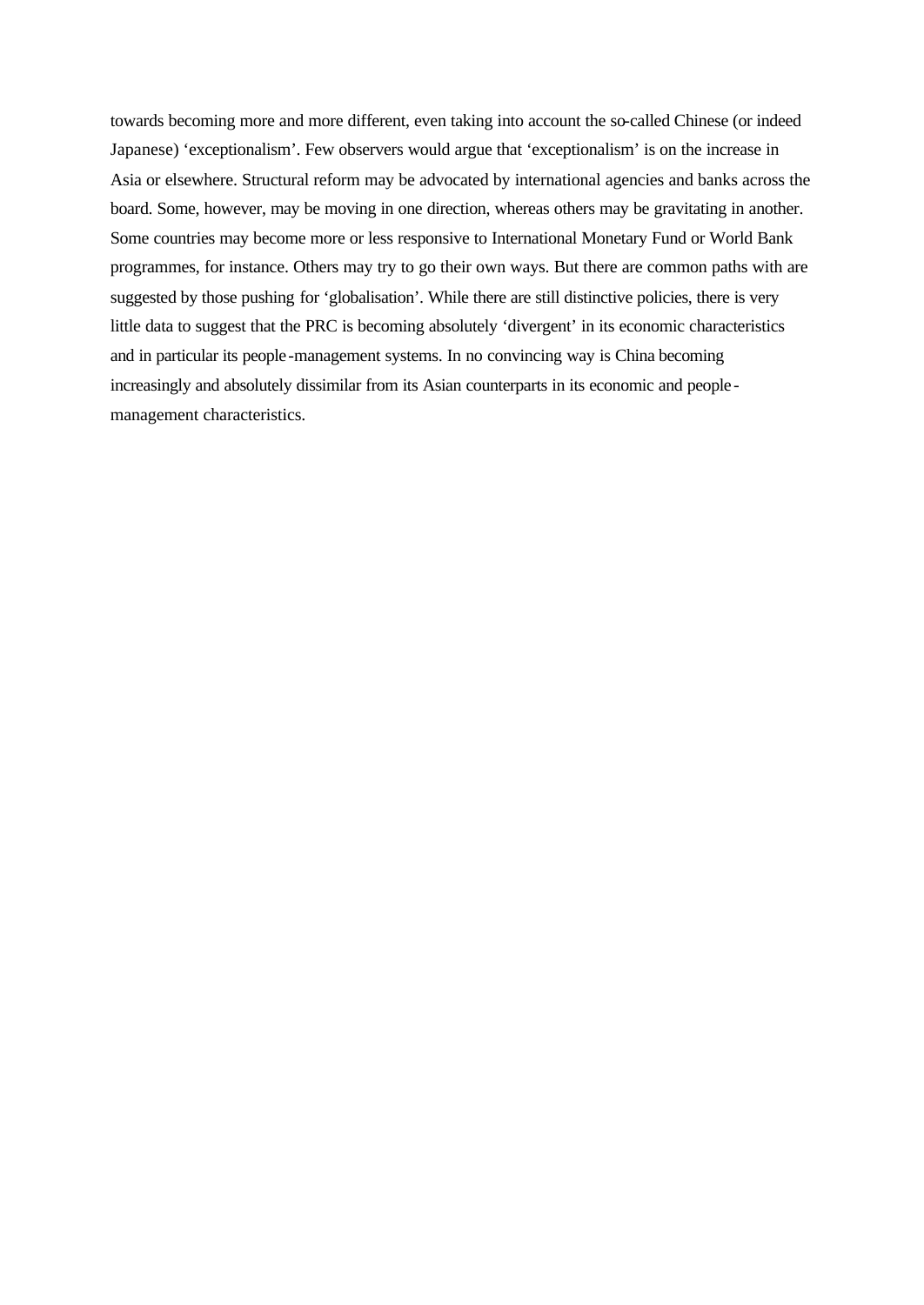### **DISCUSSION**

Not only have we to take into account the commonly experienced 'late development effect' in the Asia Pacific region, but also the recent economic and organisational turbulence in looking at how the Chinese HR system has evolved. The former endowed several advantages on the countries involved (they could, for instance, learn from the mistakes of the West and later Japan vis à vis the industrialisation process) but the latter presents more difficulties as the so-called Asian crisis was not only unexpected but offered no templates as to how to cope with the implications of the downturn. Knee-jerk reactions in the case of many countries in terms of reacting by mass 'lay-offs' in enterprises experiencing financial and trading difficulties might be one reaction but its implications in the long term are unclear. China has also responded by taking World Bank criticisms of its SOEs seriously, for example; it has similarly cut jobs and welfare.

Not only were large numbers of workers reduced to 'bread-line' conditions in many Asia Pacific countries during the recent 'Asian crisis', but also many members of the middle -class and 'new-rich' were pauperised. Where there were 'jobs for life' in some sectors, often State but in some countries private, say in Japan, South Korea, Taiwan and so on, these were to be now under a cloud. Deflation and job insecurity now go hand in hand not only in those countries but also in the PRC. Workers, including formerly protected Chinese ones, now fear for their jobs, and have stopped spending. Prices have moved downwards and inventories of unsold goods have mounted. Deregulation, too, has meant more income has to be spent on what were formerly 'free' or highly subsidised goods and services. China has experienced a number of the above consequences of downturn and downsizing. If anything, this is likely to become more likely as key Chinese SOEs downsize further and many Sino-foreign JVs trim their work forces to become more competitive.

The evidence of 'hard convergence' is nonetheless clearly confounded by the continuing visibility of institutional, legal and structural diversity in the region. There was hardly any evidence to support the classic convergence hypothesis, looking at the accumulating evidence from a wide range of sources. It is hard to argue that Asian HRM is fast converging to a common model and this in line with Western practice. Speaking more broadly, reform of the corporate dinosaurs took different forms in different national contexts, ranging from 'corporatisation' of China's SOEs, to revitalisation of Japan's *keiretsu*, to restructuring of its South Korean *chaebols* and so on. Even the MNCs in joint ventures reacted differently across the region, although business restructuring as a reactive strategy has been a common theme across the Asia Pacific region. The Chinese HR responses have been highly specific.

Yet there were common IR/HR themes to be found, as we set out below. These affected Chinese reforms in people management as much as changes elsewhere. Some were linked to long-term changes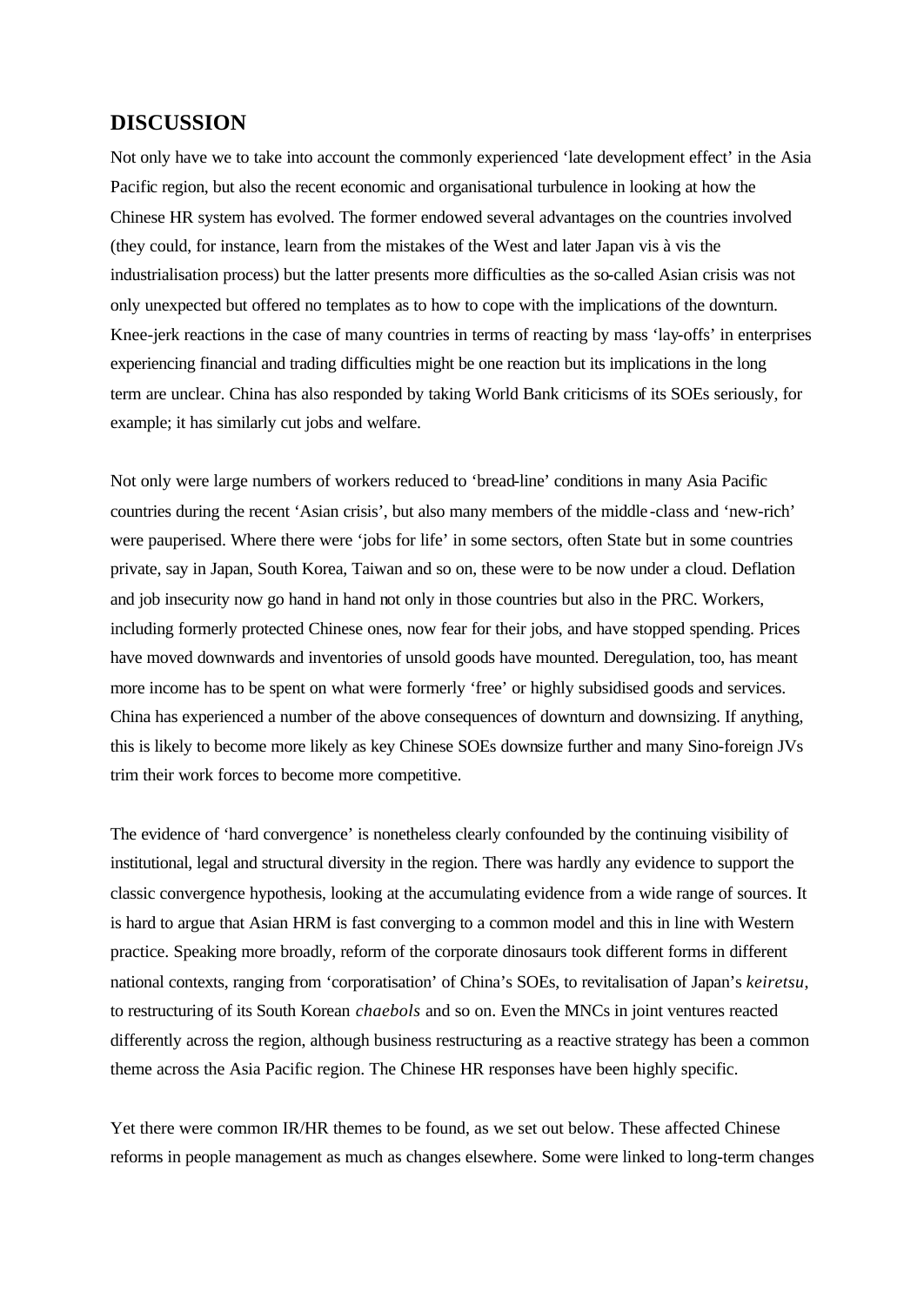but others were short-term reactions to recent economic pressures for competitive advantage. Matched against evidence in other comparisons, we can see how 'soft convergence' of IR/HR practices in the Asian context has occurred. Other data may even indicate a degree of 'soft divergence', where differentiation is maintained as between what happens in one national context as compared with another (even within the same corporation).

'Hard divergence' does not seem to be the case either. One cannot say that all examples of Asian IR/HRM are becoming more and more varied. Whilst there may be a trend in a countrywide system towards adaptation with 'national characteristics', it may possibly indicate 'soft' rather than 'hard' divergence. Turning the Kerr et al (1962) 'convergence thesis' on its head finds very few supporters. The 'societal effect' argument (Maurice et al 1980), in its turn, does not require the effect to become stronger, merely to maintain differentiation. We would argue that 'soft divergence' would cover this.

Economic, legal, political and social institutional backgrounds do, in this regard, remain influential in many countries. The institutional framework, broadly speaking, and the labour law background in particular remain distinctive in most Asia Pacific countries (see Deery and Mitchell 1993). Three models prevail: first, the British model, in Hong Kong, Malaysia and Singapore; second, the American system still influences Japan, the Philippines and South Korea; Taiwan and Thailand being less easy to fit in as they have non-Western colonial backgrounds but may have some resemblance to US practices (1993, 9-10). A persuasive illustration comes from the Greater China context. Although the PRC and Hong Kong Special Administrative Region (SAR) share many common cultural features, they have very different labour law systems, for instance. Each is in the process of evolution but they remain distinct. They may be edging to some forms of institutional convergence very slowly in the long term but the creation of the 'one country, two systems' SAR formula recognised the special nature of the Hong Kong institutional and organisational models.

We can posit here that the convergence/divergence process works rather slowly at the macro-, namely institutional, level than at the micro-, namely organisational, one. Thus we may have a refinement of our four categories. Specifically, soft convergence way occur less at the former level than the latter, for example. Nation-wide institutions do normally change more slowly than sub-sets of firms at organisational level. If there is a dualistic industrial structure and concomitant industrial and labour relations regime, we may have change where the sub-sets of firms are more flexible than elsewhere where they are less so. Where there are enterprise-based IR/HRM sub-systems, how they change will be based less on what has been set out at national level than vis à vis the firm or sector involved.

Shared cultural factors in the Asia Pacific region may indicate another dimension of convergence/divergence, namely in terms of values held. Again, in this context, these may result in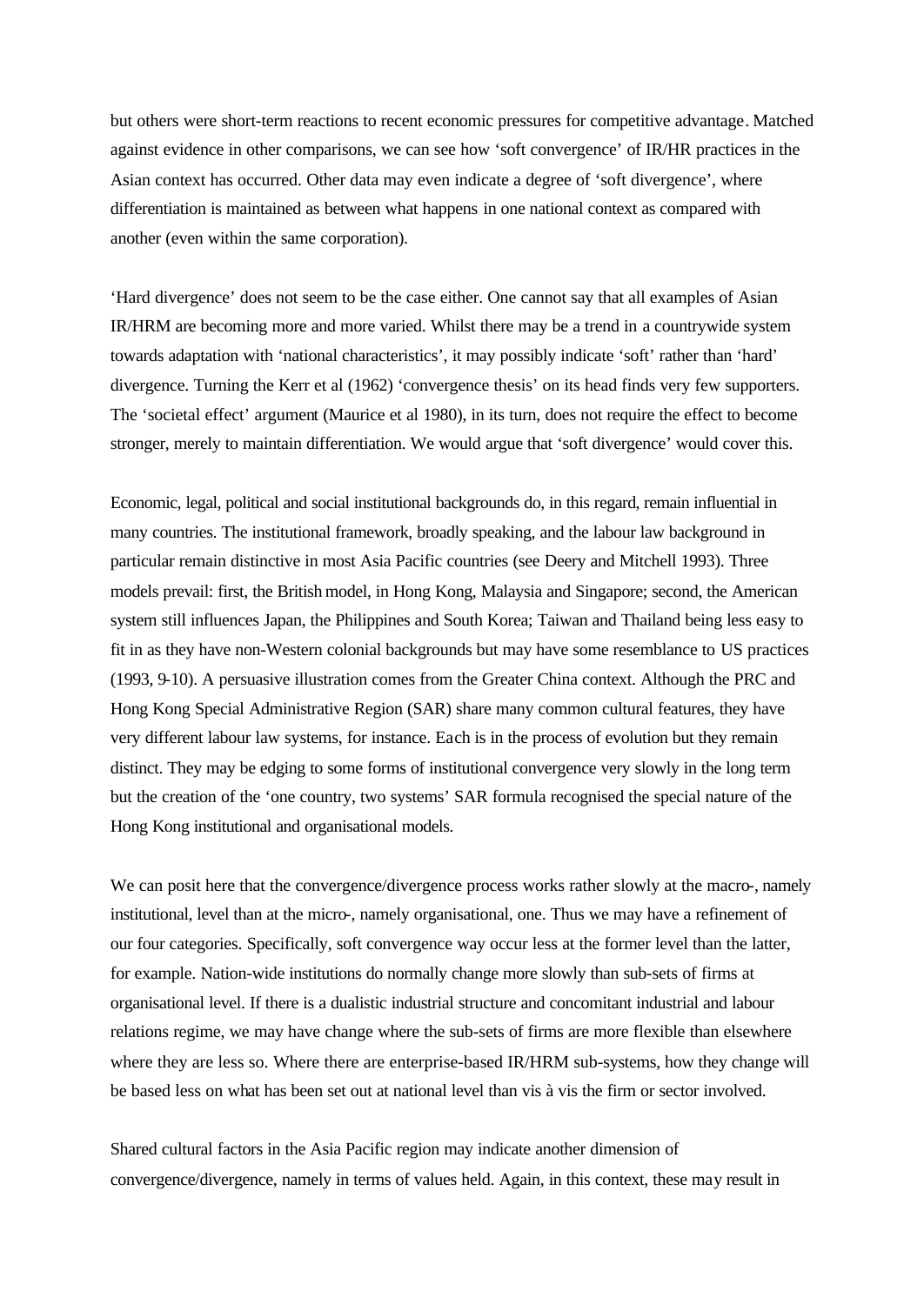*behavioural* in addition to *cultural* convergence/divergence. These may not necessarily be the same thing, as a common set of cultural influences may not result in similar behavioural outcomes. As we have suggested above, there is a strong shared cultural inheritance between most Asia Pacific nations in terms of the Confucian influence (see Redding 1990). If not a determinant in all cases, it is often a constraint. This shared influence may only be a common theme if looked at in the broad; examining it in its national contexts may reveal very distinct forms of Confucianism. Its manifestation in, say, officially atheistic China may be very different from its role in, say, publicly Shintoist Japan. Again, Deery and Mitchell (1993: 15) point out that paternalism in the work environment may be 'institutionalised' in some national systems, as they suggest is the case in Japan, but may be 'personalised', in their phrase, in settings like the Malaysian.

There may also been common features in Asian IR/HRM systems, such as the prominent role of the State across nations across the region, but even here there have been different rates of change across the region. China has still its ubiquitous State-sponsored trade unions, namely those belonging to the All China Federation of Trade Unions (ACFTU), but as the state sector has attenuated, its often almost 100 percent unionisation level in most SOEs has become less characteristic, with sometimes no unions apparent in smaller joint ventures or rural firms. The average for China we estimated as 65 percent union density in urban industrial sectors, much lower elsewhere and about 15 percent if the whole workforce both urban and rural is taken into account. The trade unions in China are, however, less and less dominant, as their strengths were in the state-owned and related sectors. Now the non-state sectors are becoming the main employers of urban and rural industrial labour. There is a new Labour Law in the PRC since 1994 (see Warner 1996) but the slowdown in economic growth and reform of the state owned enterprises has led to a weakening of the workers' job security and labour market strength. The 'iron rice bowl' system is now in terminal decline.

Will the Chinese HR system in its new guise now follow the Japanese model? The Japanese one, one of the most original in the region, is now in the throes of transformation. The former 'three pillars' model (lifetime employment, seniority wages and company unions) has now come into question. Lifetime employment which was *de rigueur* for those working in large firms for many years is now being eroded, as in China; seniority is being weakened, as we have seen, as in the Chinese case; 'enterprise unionism' is still ongoing (the analogy is weaker in the PRC context), but is even tamer in the tougher economic climate of the late 1990s. The Japanese system faces many obstacles, not least the high cost of redundancies: it is estimated that the average cost to a large firm is around US\$200,000 per employee (*The Economist*, 26 June, 1999), allegedly five times the 'going-rate' in comparable European MNCS. The high costs of downsizing may slow down its pace but this is not certain.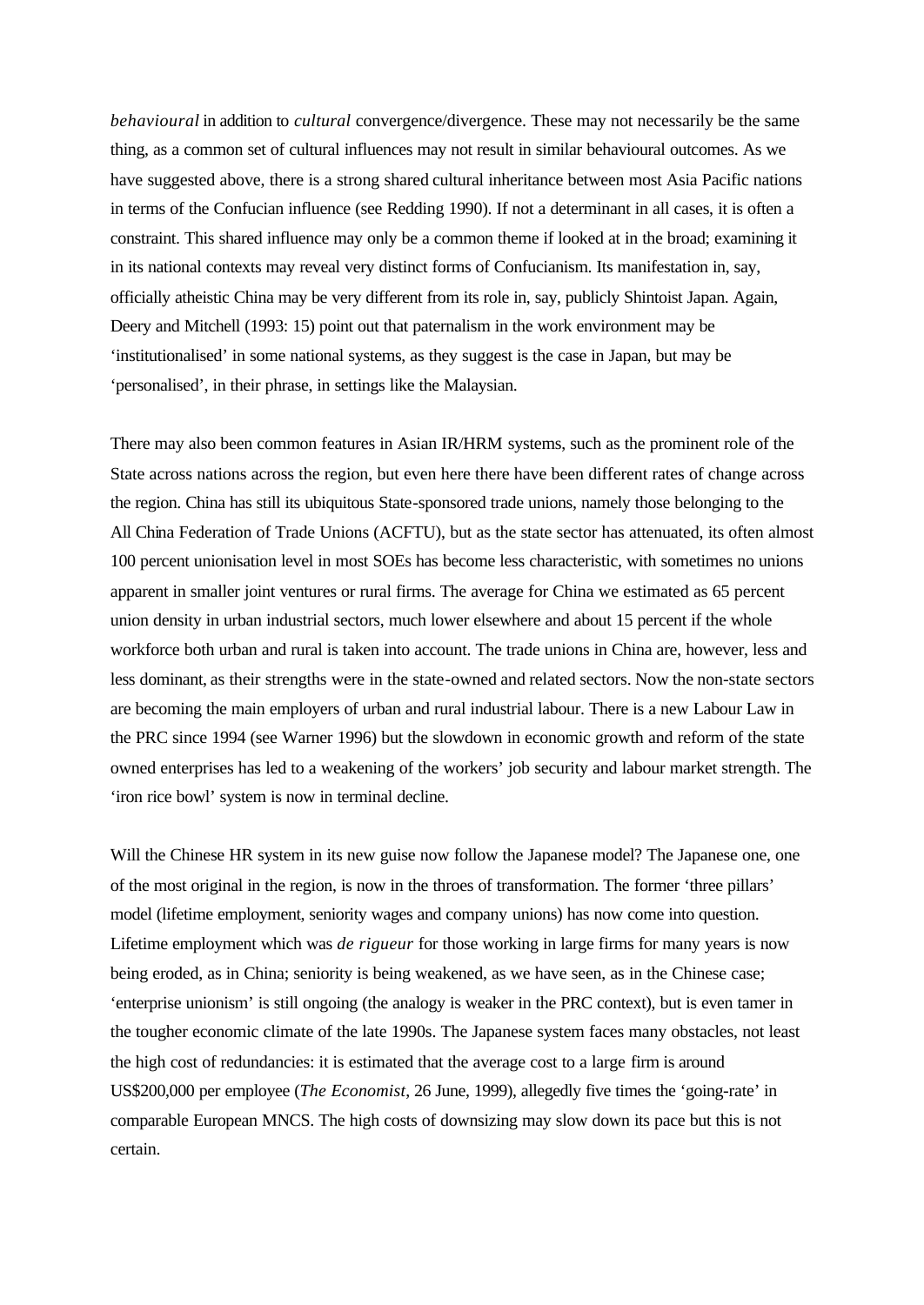In future years, the industrial landscape of Japan may change well beyond recognition. Many big Japanese companies with household names have already embarked on major restructuring programmes. By the end of 1998, unemployment is Japan had risen to 4.4 percent and still growing. Within six months, it had risen to 5 percent and probably double for young workers; the percentage of temporary and part-time workers rose to over 7 percent (*Japan Labour Bulletin*, August 1999). Whilst Japanese unions are not as yet in significant decline, like many of their counterparts elsewhere, they do face challenges such as having to recruit members in newer service sectors to compensate for losses in older manufacturing ones (Whittaker 1998). But this may not be able to keep pace with their loss of members, as in many other countries.

There have been many 'myths' which have grown up around the Japanese model. One important one relates to job protection, which was only relatively partial in its scope. In the post-war years, large firms clearly did evolve a distinctive system. But 'jobs for life' were never comprehensively institutionalised in the Japanese HR system (as in the Chinese state-owned industries) but job security was strong (Sano 1995); many writers believed *major* change in the corporate lifetime employment system, where it was found, was not yet likely (Selmer 1999). By the end of the 1990s, the corporate 'chickens were coming home to roost'. As the economic upturn failed to appear, serious steps were finally being taken to downsize large corporations, as we have noted, although not as trenchantly as in South Korea. Even so, unemployment rose significantly in both countries, as it also did in Hong Kong, to over 5 percent.

China embarked on downsizing its inflated state-owned industry payrolls. The jobless rate is hard to estimate in China, as the official rate of 3.5 percent in 1998 has been estimated by the trade unions there as twice as much in reality; it is likely to be even double this figure once over, say, closer to 15 percent in many urban areas, if unofficial estimates are correct. This is especially true of the North-East 'rust-belt' of China known as the *dongbei.* Professor Hu Angang, a Chinese Academy of Social Science (CASS) labour economist, has cited figures to show that between 1993 and 1997, laid off workers rose from 3 million to 15 million (with two in three from the SOEs). He estimated around 10- 15 million more coming onto the dole by the end of 1999. The highest reported joblessness cited is in Liaoning Province with over 22.4 percent, followed by Hunan with 21.3 percent; at city level, Chongqing at 18 percent and Tianjin with 17 percent both had noteworthily high levels of unemployment (see Documentation section of *The China Quarterly*, no. 160, December 1999, p1106).

 In the Asia Pacific region as a whole, the jobless rate was highest in Indonesia (estimated at over 20 percent in the cities and possibly double this in the countryside) but lowest in Taiwan, at just under 3 percent. Since 1998, unemployment has come down in some economies where there has been a partial economic recovery from the Asia crisis but it has been rising in other locations such as the PRC. This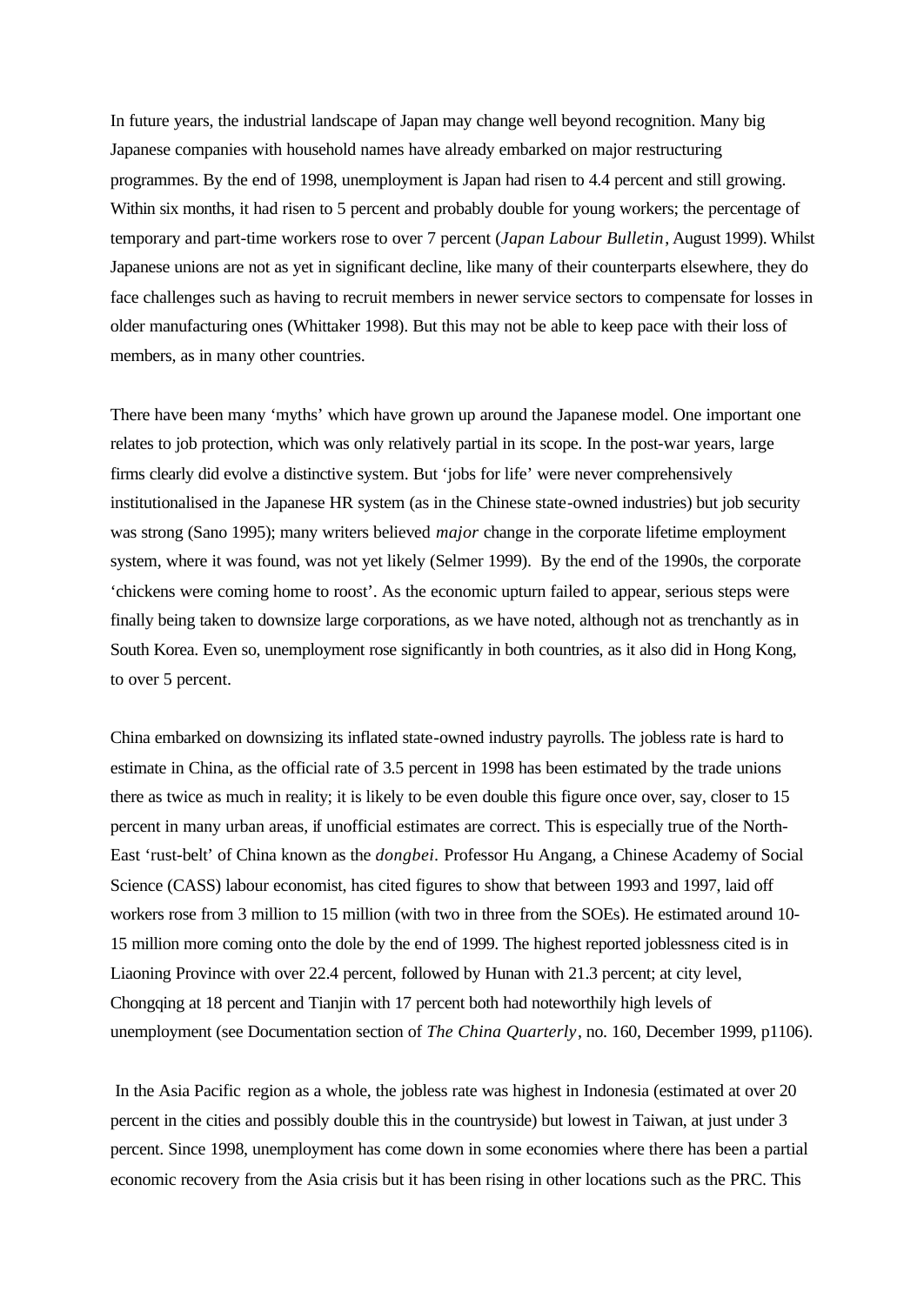latter malaise, because of the absolute numbers involved, does not augur well for the social and political scenario of the future in Asia Pacific. Unemployment and indeed other economic statistics from official sources must be viewed with caution in any event.

How to characterise the main drift of change in broad-brush terms? Once, Japanese experience was offered as a guide as to where the more industrialised parts of Asia were moving. However, much water has flowed under the conceptual bridges. What is now less likely than many previously conjectured is that the Japanese model will be *the* template for Asia Pacific IR/HRM, or for China in particular. So-called 'Japanisation' may be hard to implant outside Japan, other than superficially or at best in subsidiaries of Japanese MNCs. A recent study (Taylor 1999) questions whether Japanese plants in the PRC actually used specific practices associated with Japanisation and its accompanying production methods. One further important question here is, however, about the degree to which the HRM model itself is based on Japanese practices (and not everyone would agree with this thesis, looking in part at least to its US origins); if a great deal, then the spread of HRM might imply 'Japanisation'; if not, then its diffusion may mean something else. Japanese HRM has common characteristics with international HR practices but has also featured specific features such as the socalled lifetime employment, seniority and so on, for many of the workers involved.

Others might see HRM as essentially of Western provenance and imported along with MNC investment into the Asia Pacific region, as indeed elsewhere in emerging economies. This is another version of the 'convergence' thesis, 'soft' possibly in this domain. In this context, the expansion of Western MNCs in China may in some measure point to an eventual spread of their version of HRM there, if less slowly outside the JV or FFE sectors. But MNCs, and frequently the Asian ones, have often combined their own HR practices in their JVs in China with residual 'iron rice bowl' ones. The outcome here has been 'hybrid' HRM of different kinds, all with some 'Chinese characteristics'.

The Chinese HR system will no doubt take on more and more HRM practices (if rather looselydefined) *grosso modo*; this will inevitably involve more flexible, individually-based employment contracts, more performance-driven rewards systems and less enterprise-subsidised welfare services. Collective contracts too are now relatively widespread, at least in larger firms both SOE and JV (see Warner and Ng 1999). As the 1994 Labour Law provisions which incorporate such principles are more widely enforced and implemented, such notions may diffuse across the HR system more widely, but it will take time. It would be unwise to exaggerate the degree to which this has taken place, already but there are more than 'straws in the wind'. As to the future, it will take some decades and much systemic change before a convincing level of collective bargaining is truly achieved.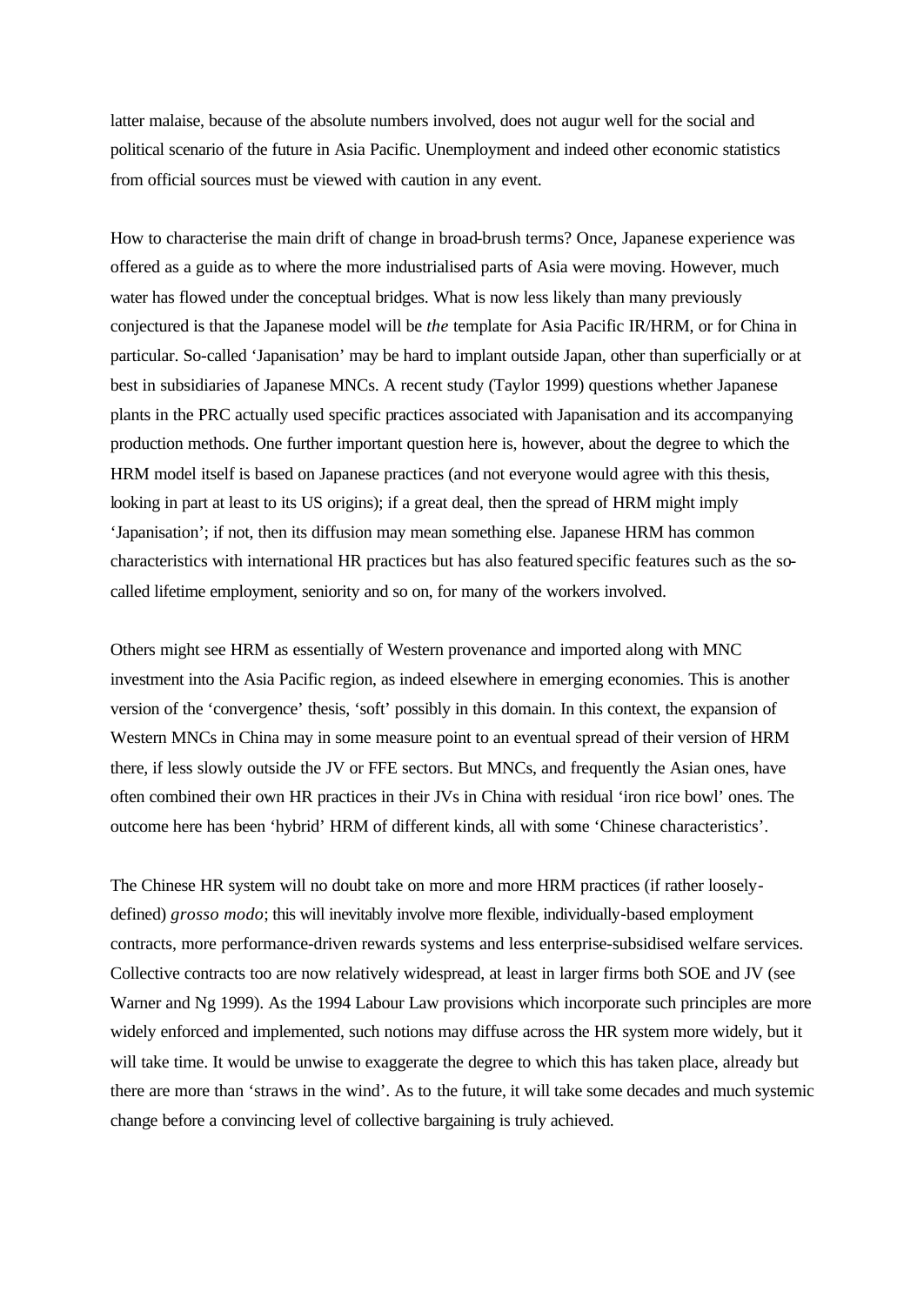### **CONCLUDING REMARKS**

How then to place the future of Chinese reformed IR in its Asia Pacific regional context? We may now try to summarise the central argument of this chapter and the main points adduced to support it.

The most important feature of the Asia Pacific region is its sheer variety. The economic systems in the region range from those emerging from communist planned economies to more openly liberalised market-driven ones. The political systems differ greatly, as do the social arrangements. There is probably more cultural variation than acknowledged by many writers in the field. There is thus a fair degree of residual diversity in the Asia Pacific region. The degree of state involvement in the Chinese IR case for example still remains 'medium-to-high' and the system remains 'distinctive', if no longer that 'exceptional'.

The SOEs, it must be conceded, are no longer the dominant influence in Chinese HR. In the last two decades, as we have seen, many changes have taken place (see Figure I); for example, a wider range of ownership other than that of the state is now *de rigueur*, such as wholly Foreign-Funded Enterprises (FFEs) and most notably Joint-Venture firms (JVs) where state enterprises are in alliances with foreign businesses. A vast new non-state sector of both quasi-private Town and Village Enterprises (TVEs) has also sprung up, as well as fully privately owned firms. Once SOEs set the pattern for HR in Chinese industry in the PRC; now they do not. The future labour-management model therefore will have to cope with the new non-state sectors; the larger MNC-influenced firms may help implement HRM but the spread of myriad smaller, particularly Overseas-Chinese-funded JVs and additionally domestic TVEs may lead to what we may call an 'HR-vacuum' (for details, see Chan 1995; 1998). In such small firms (and sometimes some above this size), there will continue to be either no trade union presence to speak of, or at best weak ACFTU unions. However, as far as medium- and large-sized firms are concerned, the future of Chinese HR lies in a move from the left-hand column to the righthand one in Figure I.

On the other hand, if there is a common direction in which IR/HR systems in Asia Pacific, including the Chinese, are moving*, it is most likely to be towards adaptation to business restructuring, deregulation and liberalisation vis à vis the challenges of globalisation*. Downsizing is now a common experience in Asia Pacific economies. But not all countries are moving at the same pace and there is much variation. In this context, we have found a reasonable amount of evidence of 'soft convergence', particularly in the Chinese HR case, but in many instances it has been constrained (see Rowley 1997) by a fair measure of accompanying 'soft divergence'.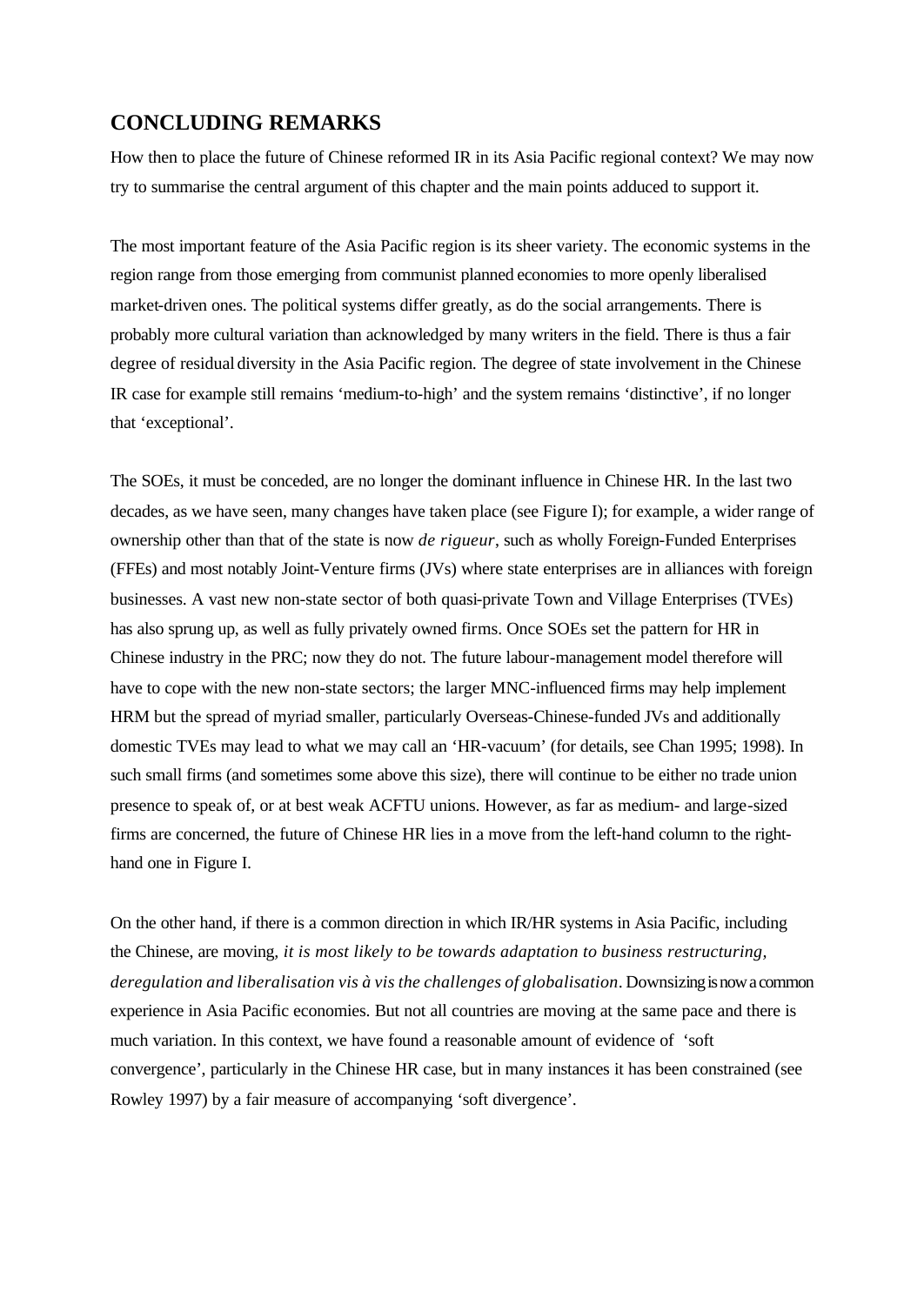### **REFERENCES**

Chan, A. (1995) 'The Emerging Patterns of Industrial Relations in China and the Rise of the Two Labour Movements', *China Information: A Quarterly Journal*, 9 (1): 36-59

Chan, A. (1998) 'Labour Relations in Foreign-owned Ventures: Chinese Trade Unions and the Prospects for Collective Bargaining', in G. O'Leary [ed.] *Adjusting to Capitalism: Chinese Workers and the State*, Armonk, NY and London: M.E. Sharpe, 122-149.

Child, J. (1994) *Management in China During the Era of Reform*, Cambridge: CUP.

Deery, S. J. and Mitchell, R.J. [eds.] (1993) *Labour Law and Industrial Relations in Asia: Eight Country Studies*. Melbourne: Longman Cheshire.

Dore, R. (1973) *British Factory-Japanese Factory*. London: Allen and Unwin.

Frenkel, S. [ed.] (1993) *Organized Labour in the Asia-Pacific Region*. Ithaca, NY: Cornell University ILR Press.

Godement, F. (1999) *The Downsizing of Asia*. London: Routledge.

Hamilton, G.G. (1995) 'Overseas Chinese Capitalism', in [ed.] W. Tu, *The Confucian Dimensions of Industrial East Asia*, Cambridge, Mass: Harvard University Press.

Hofstede, G. (1980) *Culture's Consequences: International Differences in Work -Related Values*, Beverley Hills and London: Sage.

Leung, K. and Tjosvold, D. (1998) [eds.] *Conflict Management in the Asia Pacific: Assumptions and approaches in different cultures*, Singapore and New York: John Wiley.

Mann, J. (1997) *Beijing Jeep: A Case Study of Western Business in China.* Boulder, Colorado and London: Westview.

Maurice, M., Sorge, A. and Warner, M. (1980) 'Societal differences in organizing manufacturing units: a comparison of France, West Germany and Great Britain', *Organization Studies*, 1, 1, 59-86.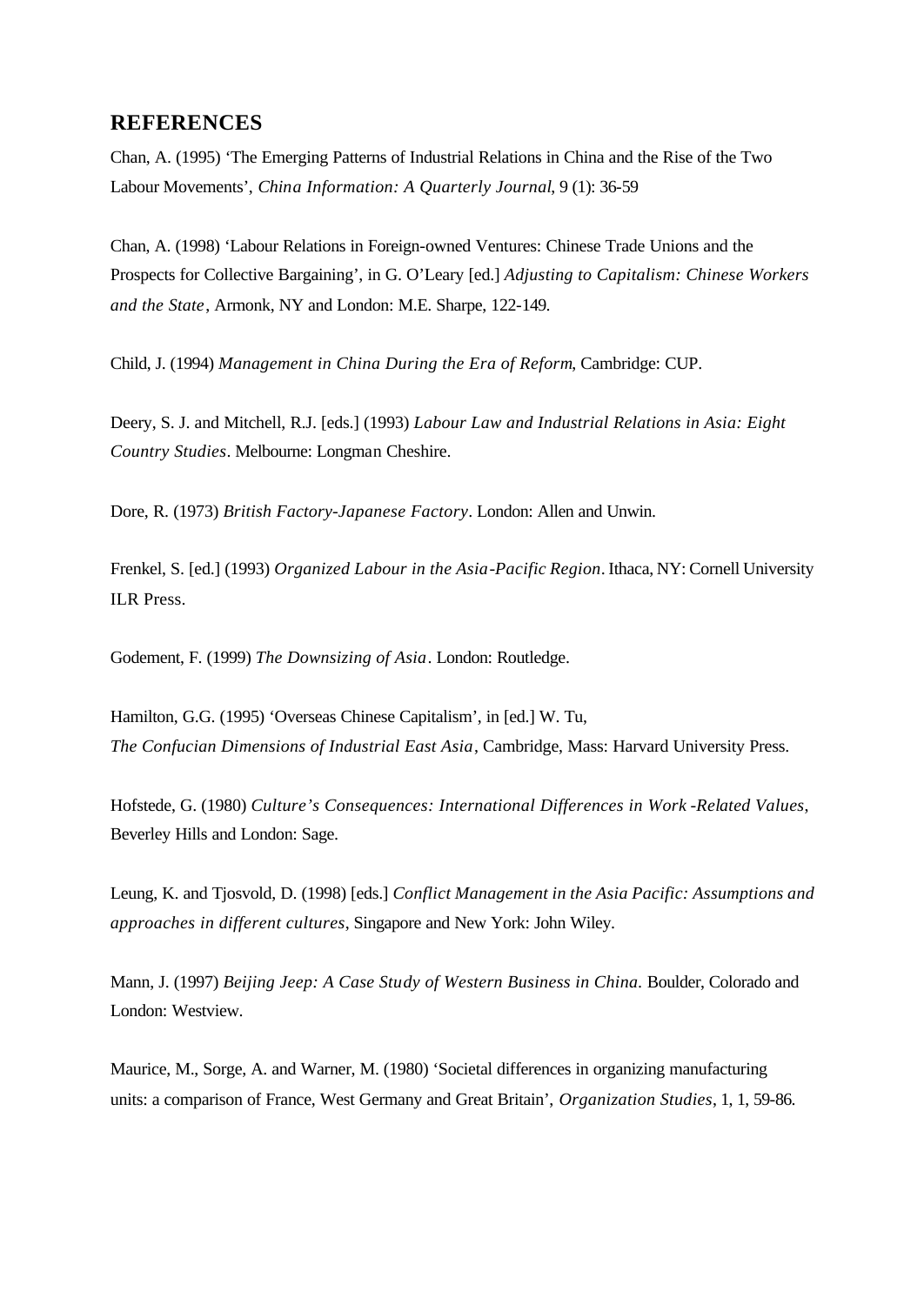Ng, S-H. and Warner, M. (1998) *China's Trade Unions and Management*, London: Macmillan and New York: St. Martins Press.

Ng, S-H. and Warner, M. (1999) 'Human resource management in Asia', in [eds] B. Morton and P. Joynt, *The Global HR Manager*, London: IPD (in press).

Redding, G. (1990) *The Spirit of Chinese Capitalism*. Berlin: de Gruyter.

Rowley, C. (1997) 'Introduction: comparisons and perspectives on HRM in the Asia Pacific', Special Issue: Human Resource Management in the Asia Pacific Region Questioned, *Asia Pacific Business Review*, 3, 4, 1-18.

Sano, Y. (1995) *Human Resource Management in Japan*. Tokyo: Keio University Press.

Selmer J. (1999) 'Human Resource Management in Asia' in [ed.] M. Warner, *Management in Asia Pacific, vol. 2 of the Regional Encyclopedia of Business and Management* (4 vols), London: Thomson Learning (in press).

Taylor, B. (1999) 'Japanese manufacturing style in China? Production practices in Japanese manufacturing plants'. *New Technology, Work and Employment*, 14, 2, 129-142.

Thurley, K. (1988) 'Trade unionism in Asian countries' in [eds.] Y.C. Yao, David A. Levin, S-H. Ng and E. Sinn, *Labour Movement in a Changing Society: The Experience of Hong Kong*. Hong Kong: Centre for Asian Studies, University of Hong Kong.

Walder, M. (1986) *Communist Neo-Traditionalism: Work and Authority in Chinese Industry*, Berkeley, CA: University of California Press.

Warner, M. (1993) 'Human Resource Management "with Chinese characteristics"', *International Journal of Human Resource Management*, 4, 1, 45-65.

Warner, M. (1995) *The Management of Human Resources in Chinese Industry*, London: Macmillan and New York: St. Martins Press.

Warner, M. (1996) 'Chinese enterprise reform, human resources and the 1994 labour law', *International Journal of Human Resource Management*, 7: 779-796.